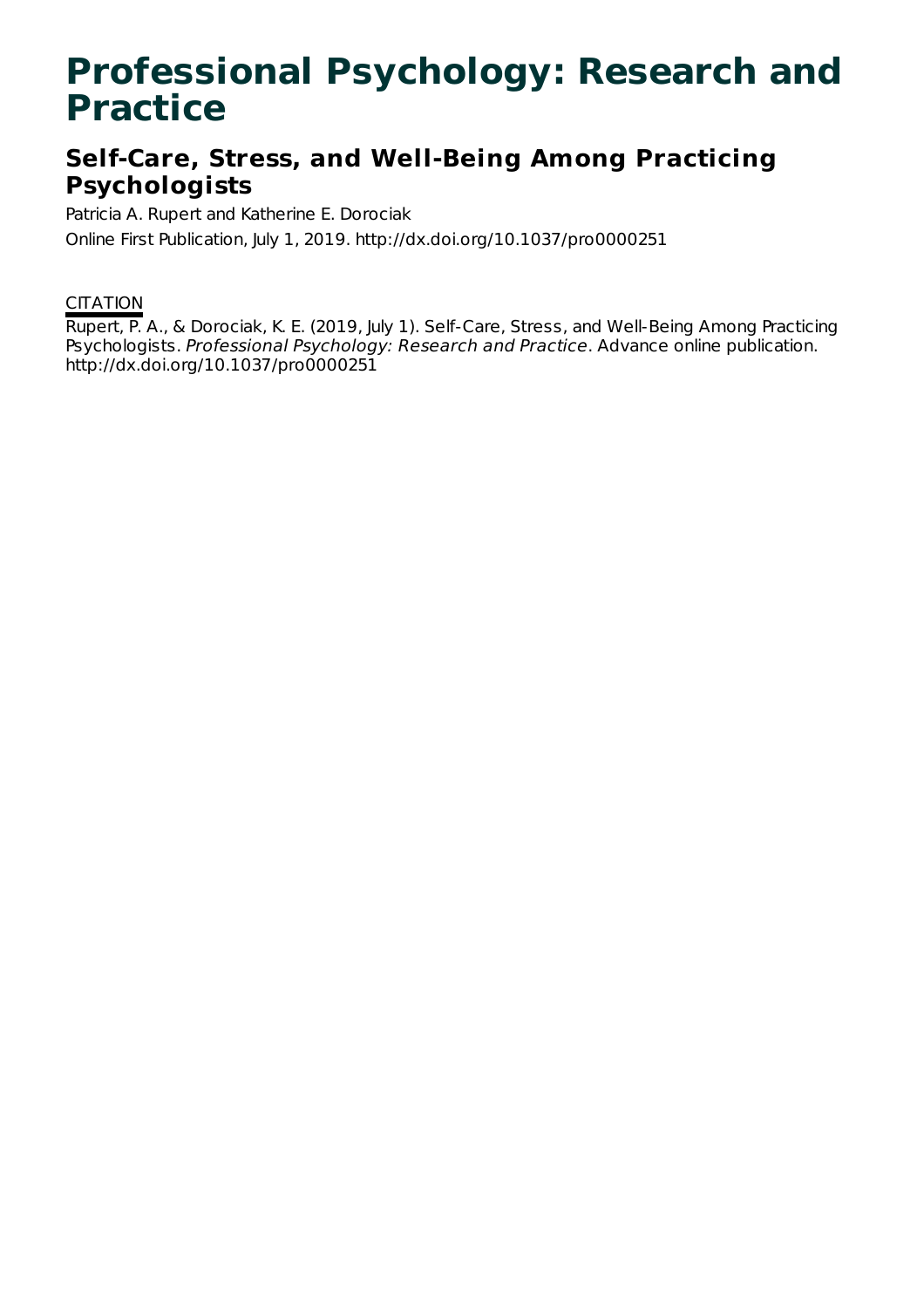

© 2019 American Psychological Association 0735-7028/19/\$12.00

http://dx.doi.org[/10.1037/pro0000251](http://dx.doi.org/10.1037/pro0000251)

### Self-Care, Stress, and Well-Being Among Practicing Psychologists

Patricia A. Rupert and Katherine E. Dorociak Loyola University Chicago

Increasing attention has been given to the importance of self-care for preventing the negative consequences of stress and promoting well-being. A small body of research has suggested that psychologists view self-care as important and that self-care behaviors are linked to professional and personal outcomes. The purpose of the current research was to provide a more detailed examination of how self-care functions to reduce risk for burnout and increase life satisfaction among practicing psychologists. Using archival data from a survey of 422 psychologists, the present research examined 5 areas of self-care: professional support, professional development, life balance, cognitive awareness, and daily balance. Results suggested that a key mechanism through which self-care may impact well-being is by reducing stress; higher scores on all 5 areas of self-care predicted lower stress, which then predicted less burnout and greater life satisfaction. Results provided weaker support for the role of self-care as a buffer protecting against the negative effects of stress on well-being. These findings suggest that self-care is most effective when practiced proactively, as a preemptive measure aimed at reducing stress and thereby avoiding the progression to negative outcomes such as burnout and enhancing good outcomes such as life satisfaction. Further, analyses comparing the relative contribution of different types of self-care to well-being outcomes suggest that life balance, cognitive awareness, and daily balance are particularly important to psychologists' personal and professional functioning.

*Public Significance Statement*

This study on self-care among practicing psychologists suggests that self-care may decrease risk for burnout and promote personal and professional well-being by reducing stress. Findings indicate the value of engaging in ongoing, preventive self-care.

*Keywords:* self-care, burnout, professional psychologists, stress

Over the past several decades, increasing attention has been given to the importance of self-care for practicing psychologists in preventing the negative consequences of work stress and promoting positive outcomes such as optimal professional functioning and enhanced well-being. In fact, self-care has been described as an ethical imperative (e.g., Barnett, Baker, Elman, & Schoener, 2007; Norcross & Guy, 2007; Wise, Hersh, & Gibson, 2012), and efforts to promote self-care have yielded a substantial literature that includes books (e.g., Baker, 2003; Carter & Barnett, 2014;

PATRICIA A. RUPERT received her PhD in clinical psychology from the University of Kansas and is an associate professor of psychology at Loyola University Chicago. Her research interests include self-care, burnout, and well-being among mental health professionals.

of thinking about self-care.

Despite the complexities involved in defining and assessing self-care, there has been some research examining behaviors or

Norcross & Guy, 2007) and articles in professional journals (e.g., Barnett et al., 2007; Dorociak, Rupert, Bryant, & Zahniser, 2017; Norcross, 2000; Wise et al., 2012) offering advice, tips, and ways

Across the professional literature, there is clear agreement that self-care is important. Yet defining self-care, particularly identifying critical aspects of self-care, is difficult. In a general sense, self-care involves engaging in behaviors or activities that promote health and well-being—put simply, doing things to make oneself feel better physically and emotionally. The challenge, however, is that self-care may encompass a wide range of activities across multiple life domains and may vary considerably across individuals depending on their personal preferences and life situations. Further, when considering self-care within a professional context, one faces the additional challenge of identifying those behaviors that are effective for maintaining personal and professional wellbeing in the face of the unique demands of psychological work. In response to these challenges, the professional literature has taken a variety of approaches to discussing self-care that include outlin-

activities.

KATHERINE E. DOROCIAK is currently a PhD candidate in clinical psychology at Loyola University Chicago and is completing her internship at Minneapolis VA Health Care System in the Neuropsychology Track. Her research interests include well-functioning, burnout, self-care, and neuropsychological assessment.

CORRESPONDENCE CONCERNING THIS ARTICLE should be addressed to Patricia A. Rupert, PhD, Department of Psychology, Loyola University Chicago, 1032 West Sheridan Road, Chicago, IL 60660. E-mail: [prupert@luc.edu](mailto:prupert@luc.edu)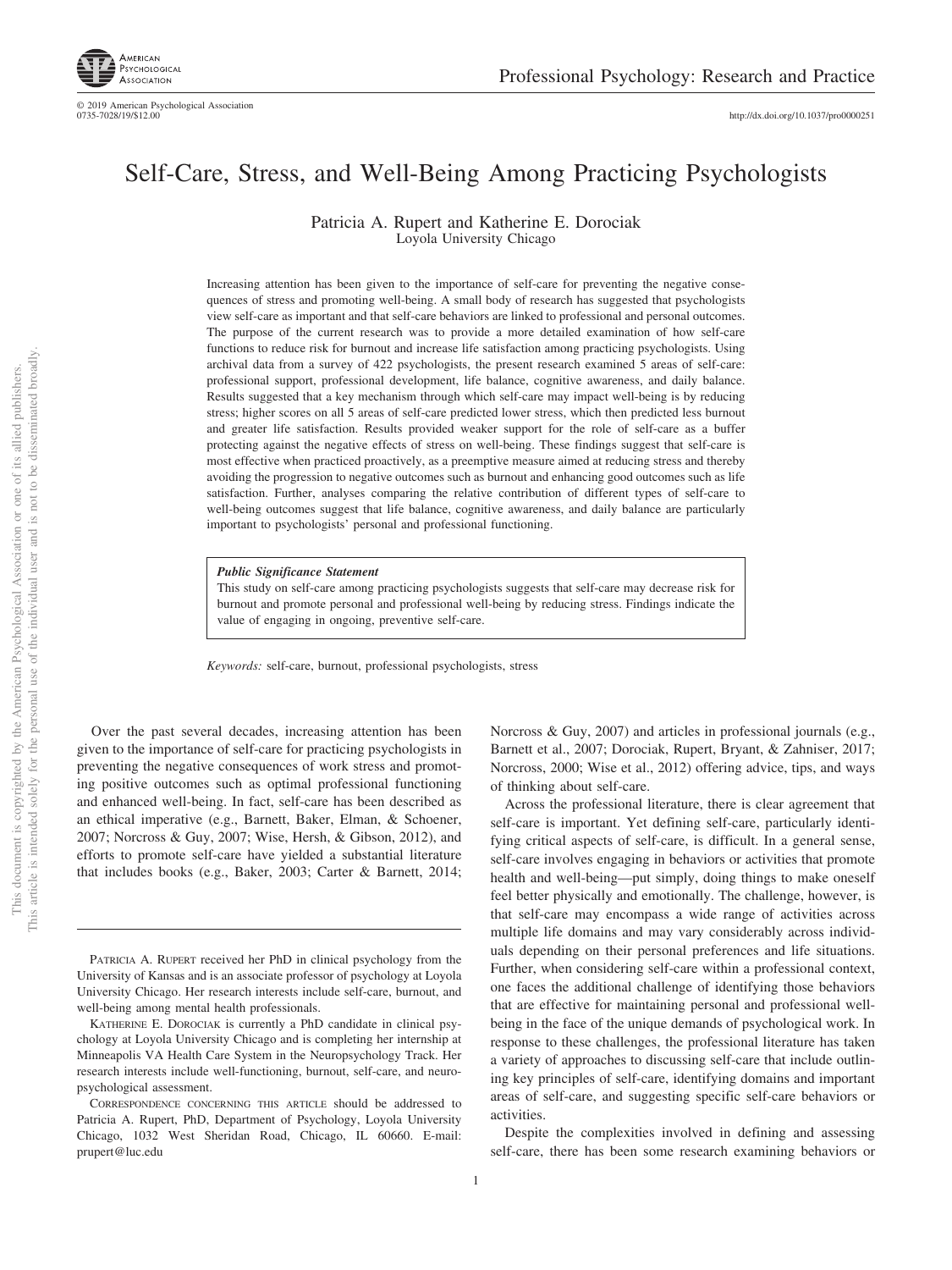strategies that psychologists use to help cope with the demands of their work and sustain their ability to function effectively. Using terms such as *well-functioning strategies* (Coster & Schwebel, 1997) and *career-sustaining behaviors* (Kramen-Kahn & Hansen, 1998; Rupert & Kent, 2007; Stevanovic & Rupert, 2004) rather than *self-care,* early research typically presented a list of behaviors and asked psychologists to rate the importance of each behavior to their functioning. Behaviors ranged from those related to personal life (e.g., engaging in hobbies, spending time with friends) to professional development or workplace behaviors (e.g., receiving regular supervision, taking breaks between sessions) to cognitive strategies (e.g., maintaining sense of humor, reflecting on positive experiences). Results have indicated that psychologists rate many different types of strategies or behaviors as important for maintaining their professional functioning. In addition, two studies have linked ratings of career-sustaining behavior importance to indices of professional well-being. Rupert and Kent (2007) found that psychologists with higher total ratings of the importance of careersustaining behaviors reported lower levels of burnout, and Stevanovic and Rupert (2004) found that career-sustaining behavior importance ratings related to higher job or career satisfaction. Overall, this small body of research indicates that psychologists perceive self-care behaviors as valuable and offers limited evidence linking the perception of self-care importance to positive outcomes. Unfortunately, given the lack of a consistent, valid approach to measuring self-care, this research does little to contribute to a more systematic understanding of critical aspects of self-care.

In an effort to advance research in this important area, Dorociak and colleagues (2017) have reported the development of a self-care scale for use with professional psychologists. Their measure development process resulted in a 21-item Self-Care Assessment for Psychologists (SCAP; previously known as the Professional Self-Care Scale) with five factors: Professional Support (cultivating supportive relationships with colleagues), Professional Development (seeking opportunities for professional growth and involvement in enjoyable professional activities), Life Balance (cultivating relationships and activities outside of work), Cognitive Awareness (monitoring workplace stress and reactions), and Daily Balance (managing demands and structuring the workday). In their initial work, these researchers linked self-care behaviors to positive outcomes, finding that higher scores on each of the five factors related significantly to lower levels of burnout, less perceived stress, and greater life satisfaction. In a separate study, Zahniser, Rupert, and Dorociak (2017) replicated the scale's factor structure with graduate students in clinical psychology and linked self-care to positive outcomes in these students, with higher scores on each factor relating to lower stress, better mood, and greater overall well-being.

The development of the SCAP represents a significant step in identifying critical domains of professional self-care and linking self-care to professional and personal well-being. Many questions remain, however, regarding what types of self-care behaviors are most important and how these behaviors serve to promote personal and professional well-being. Although the professional literature provides extensive discussion of professional stress and the role of self-care, research is crucial to refining the understanding of selfcare and to helping professionals develop effective approaches to self-care.

A close examination of the professional literature indicates an increasing focus on the preventive role of self-care and reveals two related, but slightly different, perspectives on how self-care promotes well-being. Most often, proponents of self-care emphasize its role in managing the stress that is inherent in psychological work and thus preventing negative outcomes such as burnout and impaired professional functioning. Put another way, self-care promotes professional well-being by protecting against the potentially dangerous downward spiral that is depicted in the stress– distress– impairment–improper behavior continuum proposed by the American Psychological Association's (APA) Advisory Committee on Colleague Assistance (ACCA, n.d.-a). This perspective considers self-care to be a moderator that protects against the aversive effects of stress on well-being. Zahniser et al.'s (2017) study of self-care with graduate students provides some limited support for this perspective. They found that self-care protected against the negative impact of perceived stress on student flourishing, such that the negative relationship between perceived stress and flourishing was weaker among students who had higher scores on each self-care factor compared to students who had lower scores.

Recently, Wise and colleagues (e.g., Wise & Barnett, 2016; Wise et al., 2012) drew from positive psychology to emphasize the role of self-care not only in protecting from bad outcomes but also in promoting good outcomes. They encouraged a focus on flourishing rather than surviving and advocated for the integration of self-care strategies into daily life. This focus on the integration of self-care into daily life suggests a slightly different, more primary, prevention role for self-care. That is, in addition to playing a role in helping one cope with or react effectively to stress, self-care may, when practiced on a regular basis, function more proactively to decrease the experience of stress, thereby promoting personal and professional functioning. Put simply, self-care may help psychologists structure their lives such that they experience less stress and, as a result, fewer negative and more positive personal and professional well-being outcomes. This perspective suggests that stress reduction is a key mechanism through which self-care influences well-being. To date, no research has examined this possibility.

The present research sought to advance the understanding of self-care by examining these two perspectives on the role of self-care and by assessing the contributions of different types of self-care in promoting professional and personal well-being. We used data from the Dorociak et al. (2017) measurement development study, which, as already discussed, generated a professional self-care scale that assessed five factors or aspects of self-care. This study also provided evidence for the value of self-care, reporting significant correlations between each of the five self-care factors and lower perceived stress, lower burnout, and greater life satisfaction. Building upon their work, our research conducted more detailed analyses of these data with three goals in mind: (a) to determine the role of each self-care factor as a moderator that protects against the aversive effects of stress on well-being outcomes, (b) to determine the role of each self-care factor in impacting well-being outcomes through the process of reducing stress, and (c) to determine the relative importance of each self-care factor in influencing specific well-being outcomes. In each case, the well-being outcomes of burnout (i.e., emotional exhaustion, depersonalization of clients, and personal accomplishment) and life satisfaction were examined.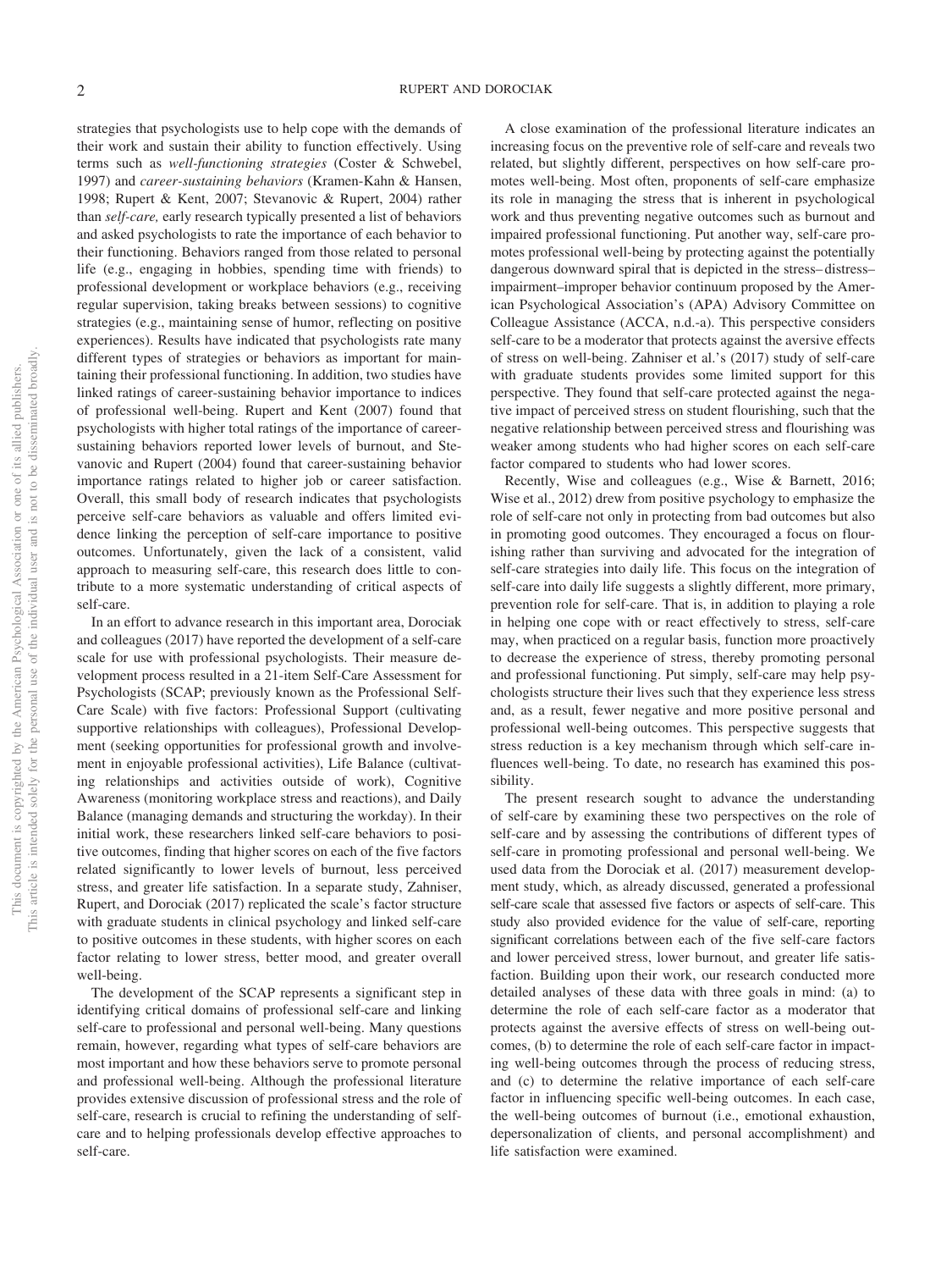#### **Method**

#### **Participants and Procedures**

This study used data from the Dorociak et al. (2017) Professional Self-Care and Well-Being Survey. This anonymous paperand-pencil survey was sent in March 2015 to 1,500 psychologists who were randomly selected from a list of approximately 4,800 licensed psychologists in Illinois. Of the 1,500 selected, 438 psychologists (29.5%) returned the surveys. Sixteen surveys were excluded because the participants were no longer engaged in clinical practice or left the survey unanswered. Data from all 422 remaining participants were included in analyses for the present study. Of these participants, 295 (69.9%) were female, the majority were White (87.2%), and most (76%) were married or in a committed partnership. Participants were employed in a variety of work settings, including solo independent practice (33.6%), group independent practice (19.0%), hospital setting (13.7%), community center (1.9%), outpatient clinic (9.7%), or other settings  $(21.8\%)$ . The mean age was 50.48 years  $(SD = 14.50)$ , mean years since licensure was  $16.71$  years  $(SD = 12.39)$ , and the mean number of hours worked per week was  $44.13$  ( $SD = 14.38$ ).

#### **Measures**

The Professional Self-Care and Well-Being Survey contained demographic questions as well as measures of stress, self-care, and well-being. The present study used data from the measures described in the next four sections.

**Self-care.** The 21-item Self-Care Assessment for Psychologists (SCAP; Dorociak et al., 2017) assesses aspects of self-care relevant to personal and professional functioning of mental health practitioners in five subscales: Professional Support (five items related to cultivating professional relationships), Professional Development (five items related to participating in professional organizations and events), Life Balance (four items related to strategies that build a balance between work and nonwork life), Cognitive Awareness (four items related to monitoring workplace stress and emotions), and Daily Balance (three items related to managing daily workplace demands). Participants were asked to indicate the frequency with which they engage in each self-care behavior on a 7-point scale from 1 (*never*) to 7 (*always*). Cronbach's alphas for subscales were adequate ( $\alpha$ s ranging from .70 to .83).

**Perceived stress.** The Perceived Stress Scale (PSS; [Cohen,](#page-7-0) [Kamarck, & Mermelstein, 1983\)](#page-7-0) is a 10-item measure designed to assess perceived stress, conceptualized as the degree to which situations in one's life are perceived as uncontrollable and overwhelming. The PSS has significant correlations with life satisfaction, alcohol use, and other health-related outcomes (Cohen & Williamson, 1987). Cronbach's alpha has been reported as .91 (Cohen & Janicki-Deverts, 2012), and the scale yielded good internal consistency with the current sample ( $\alpha = .86$ ).

**Life satisfaction.** The Satisfaction With Life Scale (SWLS; Diener, Emmons, Larsen, & Griffin, 1985) is a five-item measure designed to assess the life satisfaction component of subjective well-being. Extensive evidence has found that an individual's satisfaction with life positively correlates with a range of life outcomes, including mental and physical health (Pavot & Diener,

2008). Cronbach's alpha has ranged from .79 to .89 (Pavot & Diener, 2008). This scale yielded good internal consistency with the current sample ( $\alpha = .87$ ).

**Burnout.** The Maslach Burnout Inventory—Human Service Survey (MBI–HSS; Maslach & Jackson, 1996) is a 22-item measure that assesses three components of burnout: emotional exhaustion (EE), depersonalization (DP), and a reduced sense of personal accomplishment (PA). The MBI–HSS is the most widely employed measure of burnout among human service professionals and has consistently reported sound psychometric properties (Maslach & Jackson, 1996). In the current sample, internal consistency for these subscales ranged from adequate to good ( $\alpha$ s = .89, .71, and .73 for EE, DP, and PA, respectively).

#### **Results and Discussion**

#### **Role of Self-Care**

**Impacting well-being by buffering the effects of stress.** To assess the potential protective effects of self-care against the harmful effects of stress, we tested moderation models via regressions in which the interactions of perceived stress and each selfcare factor were evaluated for their ability to predict psychologist's burnout (EE, DP, and PA) and life satisfaction. Post hoc probing was conducted via conditional moderators and simple slopes to further understand significant interactions.

Results revealed no significant interactions between perceived stress and the self-care areas of professional support, life balance, and daily balance in predicting burnout or life satisfaction. Concerning professional development, there was a significant interaction between perceived stress and professional development in predicting DP ( $\beta = -.16$ ,  $p = .014$ ), such that greater perceived stress was more strongly related to greater DP for those scoring low on professional development ( $\beta = .41$ ,  $p < .001$ ), compared to those high on professional development ( $\beta = .22$ ,  $p = .001$ ). For cognitive awareness, there was a significant interaction between perceived stress and cognitive awareness in predicting PA  $(\beta = .09, p = .048)$ . For those low on cognitive awareness strategies, greater perceived stress was related to less PA  $(\beta = -.28, p < .001)$ . However, for those high on cognitive awareness strategies, perceived stress was not significantly related to PA ( $\beta = -.12$ ,  $p = .058$ ). Although both interactions found that the self-care strategies served classic protective— or buffering effects, the interactions between stress and self-care occurred in only two of the 20 moderation analyses.

In interpreting these results, it is important to keep in mind that our data are cross-sectional and thus did not allow us to draw causal conclusions. Nonetheless, our findings suggest that once an individual begins to feel stressed and as this feeling builds, the protective role of participation in the types of preventive self-care activities we assessed may be limited. The two exceptions to this have some potentially important implications for practice. First, participating in professional development activities (e.g., staying current in professional knowledge, connecting with professional organizations, participating in professional activities that promote development) may help prevent depersonalization of clients in the face of stress. Thus, this type of self-care may be especially important to maintaining constructive client relationships and providing competent services. Second, cognitive awareness strategies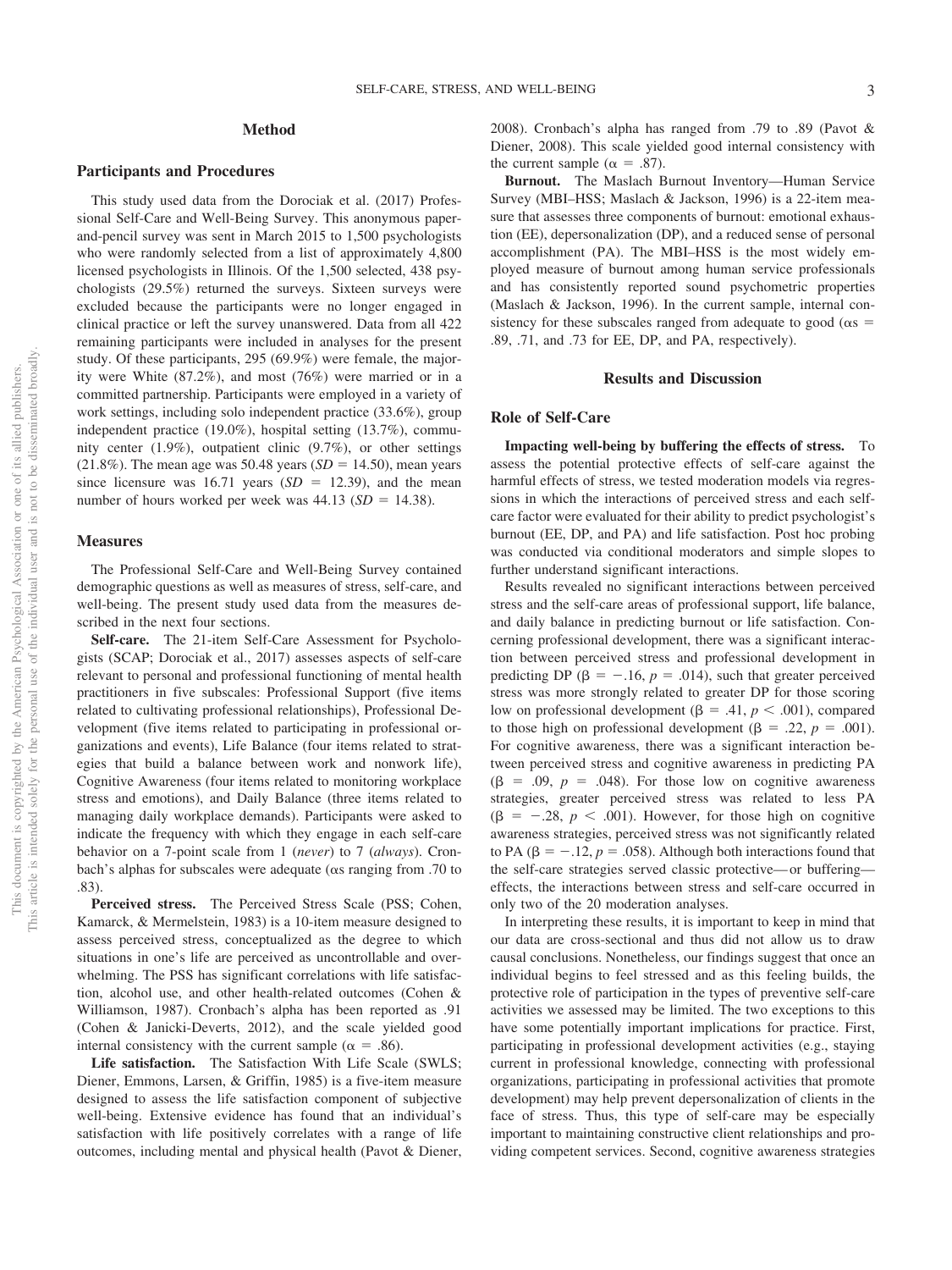(e.g., being aware of and monitoring feelings, being proactive in managing challenges of work) may serve to protect against erosion of one's sense of personal accomplishment at work and help in maintaining positive feelings about work under times of high stress.

**Impacting well-being by reducing stress.** Mediation analyses were conducted using the approach recommended by Baron and Kenny (1986) and Holmbeck (1997, 2002) to examine whether perceived stress mediated the relationships between the five selfcare factors and the outcomes of burnout and life satisfaction (see Figure 1). According to this approach, four conditions must be met to establish that mediation has occurred: (a) The predictor variable must relate to the outcome, (b) the predictor variable must relate to the mediator, (c) the mediator must relate to the outcome after the effects of the predictor variable are controlled, and (d) the strength of the relationship between the predictor variable and the outcome variable must significantly decrease or become nonsignificant after the effects of the mediator are controlled.

Results for the mediation models are presented in Table 1. An examination of results for the five self-care factors indicates that, for each model, all four conditions of mediation were met: (a) The self-care factor (i.e., Professional Support, Professional Development, Life Balance, Cognitive Awareness, and Daily Balance) significantly predicted all four outcomes in expected directions (i.e., higher scores on the factor predicted lower EE, lower DP, greater PA, and greater life satisfaction); (b) the self-care factor significantly predicted lower perceived stress; (c) perceived stress significantly predicted the four outcomes in expected directions, after controlling for the self-care factor score; and (d) Sobel's (1988) test indicated significant reductions in the strength of the relationships between the self-care factor and the outcome after the introduction of the mediator into the equation. With five self-care predictor variables and four outcome variables, a total of 20 mediation models were tested. In every case, significant mediation was found; each type of self-care significantly predicted lower perceived stress, which in turn predicted improved outcomes: less emotional exhaustion, less depersonalization of clients, greater sense of personal accomplishment, and greater life satisfaction.

Further, for six of the 20 mediation models, when perceived stress was entered into the model, the self-care factors were no longer significant predictors of the outcomes, with the drop in predictive ability significant according to the Sobel test ( $p < .001$ ). This significant drop in predictive ability indicates that full, or complete, mediation has occurred. Specifically, when perceived stress was entered in the model, professional support and life balance no longer predicted emotional exhaustion or depersonalization. Full mediation also occurred with professional development, such that when perceived stress was entered in the model, professional development no longer predicted emotional exhaustion. Finally, when perceived stress was entered in the model, daily balance no longer predicted depersonalization.

Although the cross-sectional data limited our ability to draw causal conclusions, our findings are consistent with the notion that self-care serves to reduce stress and thus impacts a range of well-being outcomes. Remarkably, this was the case for all aspects of self-care; professional support, professional development, life balance, cognitive awareness, and daily balance strategies each predicted lower perceived stress, which then predicted better personal and professional well-being, as reflected in less emotional exhaustion, less depersonalization of clients, greater sense of personal accomplishment, and greater life satisfaction. The consistency of these mediation findings provides compelling evidence that stress reduction is a key mechanism through which different types of self-care may impact well-being. In addition, our findings of full mediation in six instances further underscore the important role of self-care in reducing stress; stress reduction appeared to be the primary mechanism through which self-care in the areas of professional support, life balance, and daily balance influenced the professional well-being outcomes of emotional exhaustion and depersonalization.

#### **Relative Importance of Self-Care Factors in Influencing Well-Being Outcomes**

To identify the most important aspects of self-care for the personal and professional well-being outcomes, we conducted forward regression analyses allowing for the inclusion of all five self-care factors for the outcomes of perceived stress, all three burnout components, and life satisfaction. In forward regression analysis, the most significant predictor of the outcome is entered first, followed by the next most significant predictor, with the process repeated until no predictor variables improve the model to a statistically significant extent. Results for the final step of each of the five models (i.e., the step at which all aspects of self-care



*Figure 1.* Mediational model for the associations between the five self-care factors and the outcomes of burnout and life satisfaction as mediated by perceived stress.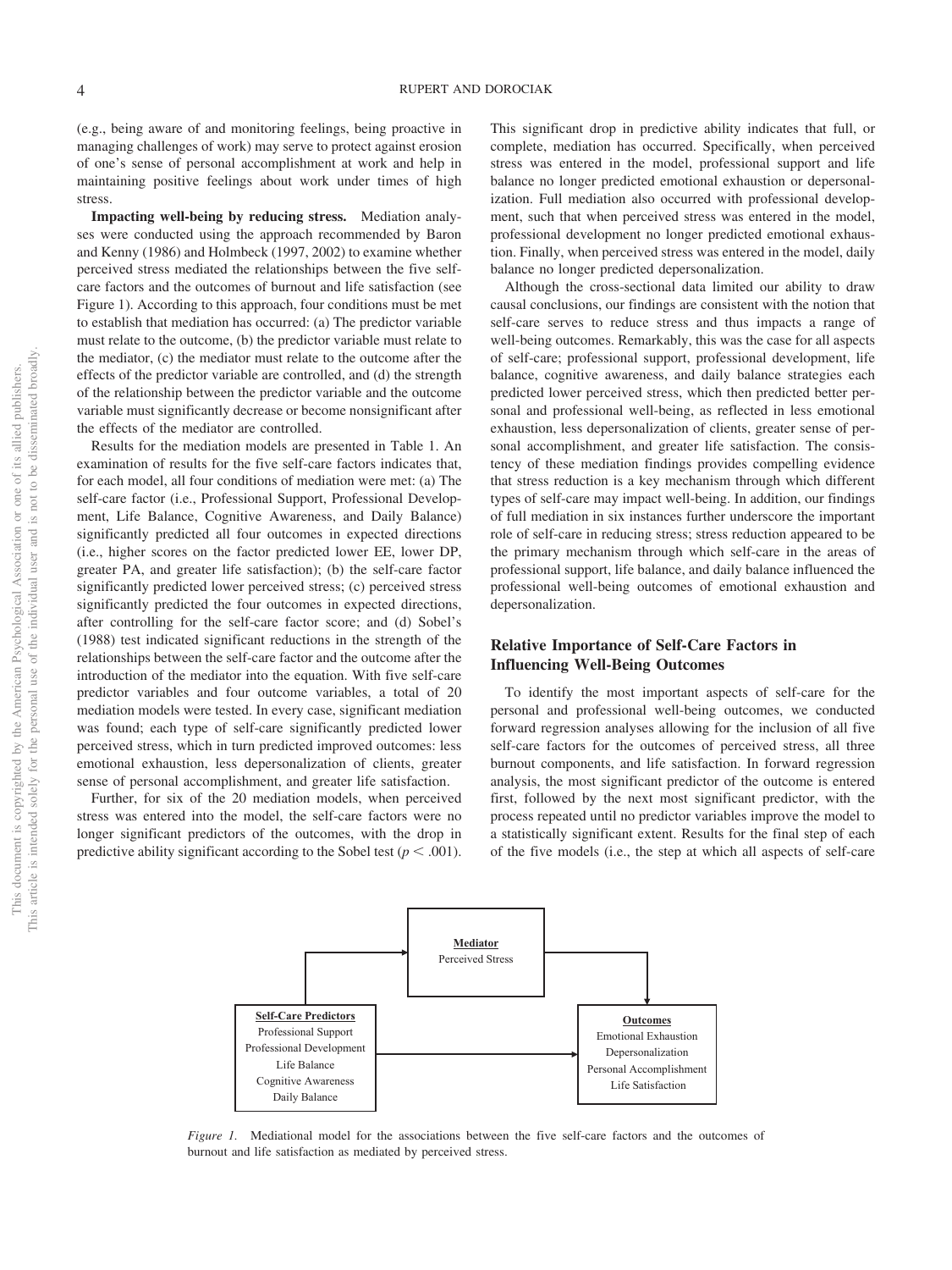#### Table 1

|                            |  |  |  |  | Mediation Model Statistics Examining Whether Perceived Stress Mediates the Relationship Between Self-Care and |  |  |
|----------------------------|--|--|--|--|---------------------------------------------------------------------------------------------------------------|--|--|
| <b>Well-Being Outcomes</b> |  |  |  |  |                                                                                                               |  |  |

|                                                                                       | $\beta$ for outcomes |                     |                   |           |           |  |  |  |
|---------------------------------------------------------------------------------------|----------------------|---------------------|-------------------|-----------|-----------|--|--|--|
| Relationship tested                                                                   | EE                   | DP                  | PA                | LS.       | <b>PS</b> |  |  |  |
| Condition 1: Self-care factor predicting the outcomes                                 |                      |                     |                   |           |           |  |  |  |
| Professional support                                                                  | $-.12^*$             | $-.11*$             | $.22***$          | $.26***$  |           |  |  |  |
| Professional development                                                              |                      | $-.22***$ $-.25**$  | $.27***$          | $.29***$  |           |  |  |  |
| Cognitive awareness                                                                   |                      | $-.34***$ $-.34**$  | $.44***$          | $.32***$  |           |  |  |  |
| Life balance                                                                          |                      | $-.34***$ $-.24***$ | $.36***$          | $.48***$  |           |  |  |  |
| Daily balance                                                                         | $-.45***$            | $-.21***$           | $.25***$          | $.31***$  |           |  |  |  |
| Condition 2: Self-care factor predicting the mediator                                 |                      |                     |                   |           |           |  |  |  |
| Professional support                                                                  |                      |                     |                   |           | $-.17**$  |  |  |  |
| Professional development                                                              |                      |                     |                   |           | $-.24***$ |  |  |  |
| Cognitive awareness                                                                   |                      |                     |                   |           | $-.36***$ |  |  |  |
| Life balance                                                                          |                      |                     |                   |           | $-.42**$  |  |  |  |
| Daily balance                                                                         |                      |                     |                   |           | $-.42**$  |  |  |  |
| Condition 3: Perceived stress predicting the outcome (adjusting for self-care factor) |                      |                     |                   |           |           |  |  |  |
| PS (adjusting for professional support)                                               | $.64***$             | $.37***$            | $-.31***$         | $-.47*$   |           |  |  |  |
| PS (adjusting for professional development)                                           | $.63***$             | $.33***$            | $-.29***$         | $-.45***$ |           |  |  |  |
| PS (adjusting for cognitive awareness)                                                | $.60*$               | $.29***$            | $-.21***$ $-.44*$ |           |           |  |  |  |
| PS (adjusting for life balance)                                                       | $.62***$             | $.33***$            | $-.23***$         | $-.36***$ |           |  |  |  |
| PS (adjusting for daily balance)                                                      | $.56***$             | $.35***$            | $-.28***$         | $-.45***$ |           |  |  |  |
| Condition 4: Self-care factor predicting the outcome (adjusting for PS)               |                      |                     |                   |           |           |  |  |  |
| Professional support                                                                  | $-.01$               | $-.04$              | $.17***$          | $.19***$  |           |  |  |  |
| Professional development                                                              | $-.06$               | $-.17***$           | $.20**$           | $.19***$  |           |  |  |  |
| Cognitive awareness                                                                   | $-.11***$            | $-.23***$           | $.36***$          | $.16***$  |           |  |  |  |
| Life balance                                                                          | $-.06$               | $-.09$              | $.25***$          | $.33***$  |           |  |  |  |
| Daily balance                                                                         | $-.20**$             | $-.06$              | $.13*$            | $.12*$    |           |  |  |  |

*Note*. EE = emotional exhaustion; DP = depersonalization; PA = personal accomplishment; LS = life satisfaction; PS = perceived stress.  $p < .05.$  \*\*  $p < .01.$ 

that constituted significant predictors of the outcome were included) are presented in [Table 2.](#page-5-0)

As can be seen in [Table 2,](#page-5-0) overall participation in the five self-care areas was a significant predictor of all personal and professional well-being outcomes, explaining between 13.6% (depersonalization) and 27.5% (perceived stress) of the variance in these outcomes.

In addition, the pattern of individual regression coefficients provides unique information about the contribution of specific types of self-care to each well-being outcome. In this regard, several findings are especially noteworthy. First, consistent with expectations and results of our previous analyses, the specific types of self-care predicted outcomes in the expected ways; that is, more engagement seemed to reduce bad outcomes and increase good outcomes. There was one surprising exception, however. Professional support predicted greater emotional exhaustion, greater depersonalization of clients, and greater perceived stress. These findings were counter to expectations and inconsistent with our previously discussed mediation analyses showing that professional support predicted reduced stress and better outcomes. In other words, the relationship between professional support and our well-being outcomes was completely reversed when additional self-care factors were included in the regression equations.

<span id="page-5-0"></span>Table 2

| Overall Model and Individual Predictor Statistics for Self-Care Predicting Personal and Professional Outcomes |  |  |
|---------------------------------------------------------------------------------------------------------------|--|--|
|---------------------------------------------------------------------------------------------------------------|--|--|

|                          | Outcome                 |                     |                   |                      |                            |          |                  |           |                   |          |
|--------------------------|-------------------------|---------------------|-------------------|----------------------|----------------------------|----------|------------------|-----------|-------------------|----------|
|                          | Emotional<br>exhaustion |                     | Depersonalization |                      | Personal<br>accomplishment |          | Perceived stress |           | Life satisfaction |          |
| Self-care factor         | $R^2$                   |                     | $R^2$             | $\beta$              | $R^2$                      | ß        | $R^2$            |           | $R^2$             |          |
| Overall                  | $.252***$               |                     | $.136***$         |                      | $.211***$                  |          | $.275***$        |           | $.251***$         |          |
| Professional support     |                         | $.13*$              |                   | $.14*$               |                            |          |                  | $.11*$    |                   |          |
| Professional development |                         |                     |                   | $-.20$ <sup>**</sup> |                            |          |                  |           |                   |          |
| Life balance             |                         | $-.21$ <sup>*</sup> |                   |                      |                            | $.18*$   |                  | $-.31***$ |                   | $.42***$ |
| Cognitive awareness      |                         | $-.16***$           |                   | $-.31***$            |                            | $.36***$ |                  | $-.14***$ |                   |          |
| Daily balance            |                         | $-.34***$           |                   |                      |                            |          |                  | $-.28**$  |                   | $.16***$ |

*Note*. Dashes indicate that the self-care factor did not enter the model as a significant predictor of the corresponding outcome.

 $p < .05.$  \*\*  $p < .01.$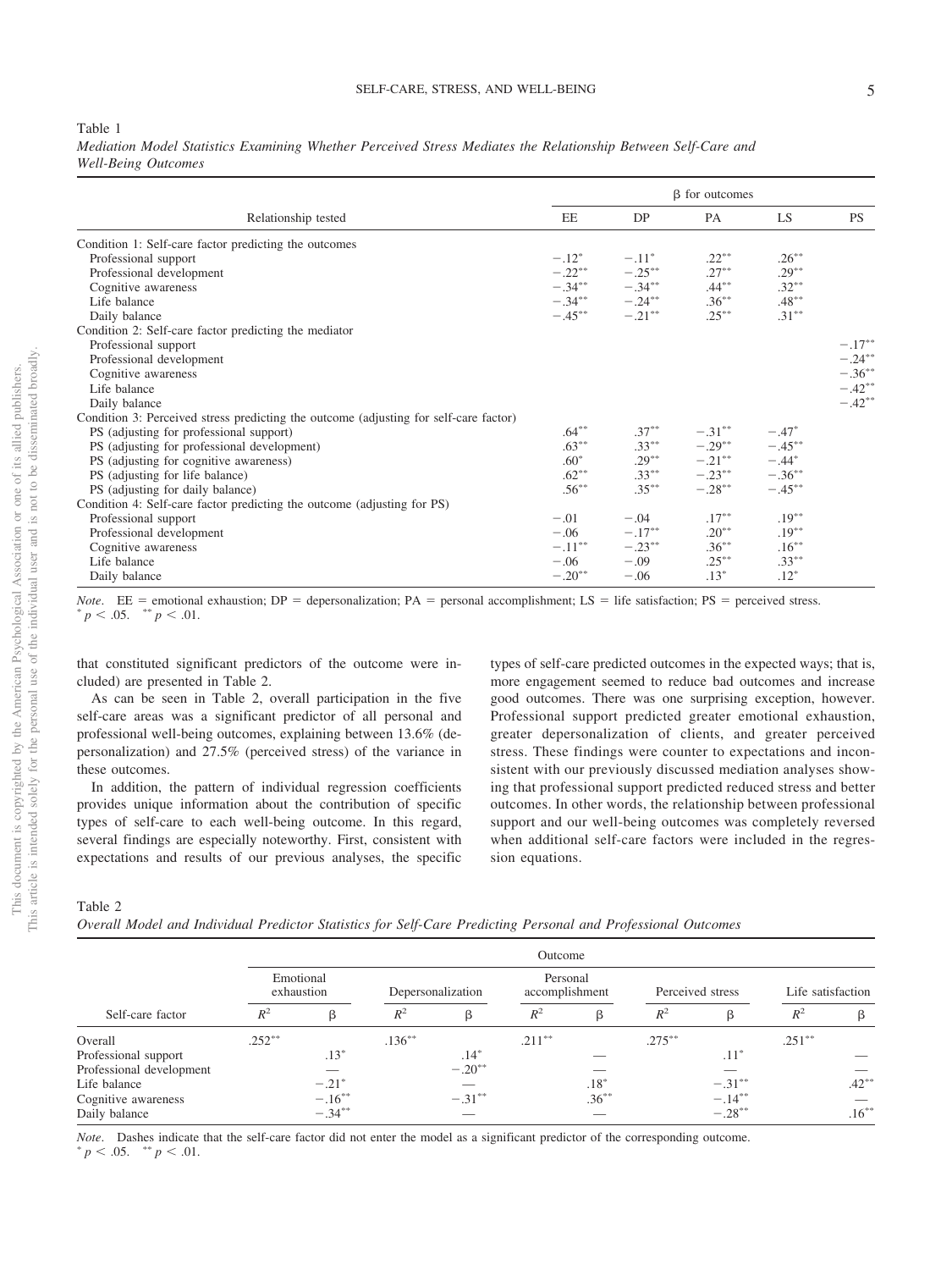This reversal in the nature of the relationship may reflect a statistical suppression effect occurring when professional support entered the regression equation as a predictor after other self-care factors had already entered the equation. Suppression is more likely to occur when there is a strong association among the predictor variables (Gaylord-Harden, Cunningham, Holmbeck, & Grant, 2010) and results in a "surprise" relationship between the predictor variable and the criterion variable (Kline, 2011). From a more conceptual standpoint, it may also reflect a complex relationship between professional support and well-being outcomes. That is, professional support may play a preventive role in reducing stress and promoting well-being and in that sense, may share much in common with other aspects of self-care. On the other hand, professional support may function in unique ways. For example, it may be a natural reactive coping strategy for those who are under increased stress, and in those instances, more engagement in professional support strategies may be linked to poorer outcomes. This might explain the shift in the relationship between professional support and outcomes once the variance due to other self-care factors is removed.

Although the self-care literature consistently emphasizes the importance of nurturing and maintaining supportive relationships at work (e.g., Carroll, Gilroy, & Murra, 1999; Norcross & Guy, 2007), research examining the relationship between professional support and indices of burnout has yielded mixed results. Studies have consistently found that professional support relates to an increased sense of personal accomplishment (e.g., Rupert, Miller, & Dorociak, 2015). However, findings regarding its relationship to emotional exhaustion and depersonalization have been less consistent, with some studies failing to find any relationship (e.g., Rupert et al., 2015). Further, the Rupert and Kent (2007) study examining career-sustaining behaviors found that the professional support–seeking behavior of discussing work frustrations/seek support from colleagues related to higher emotional exhaustion. Overall, further research is needed to understand how professional support self-care strategies are linked to well-being over time.

A second noteworthy finding relates to the value of life balance and cognitive awareness strategies. These aspects of self-care emerged as significant predictors of four of the five outcomes. This is certainly not a surprising finding; the importance of establishing work–life balance and of maintaining self-awareness and a balanced perspective on one's work is consistently emphasized in the professional literature (e.g., Baker, 2003; Carroll et al., 1999; Norcross, 2000; Norcross & Guy, 2007). In addition, research on career-sustaining behaviors has found that behaviors related to maintaining a balance between professional and personal lives and behaviors related to self-awareness and cognitive strategies are consistently among the most highly rated behaviors in terms of their importance for professional functioning (e.g., Coster & Schwebel, 1997; Rupert & Kent, 2007; Stevanovic & Rupert, 2004). Our results provide additional empirical evidence of the important role of life balance and cognitive awareness in influencing a range of personal and professional outcomes in positive ways. Life balance strategies emerged as a significant predictor of both lower emotional exhaustion and greater sense of personal accomplishment and, it is important to note, as the most significant predictor of lower perceived stress and greater life satisfaction. Similarly, cognitive awareness strategies emerged as a significant predictor of lower exhaustion and stress and, of importance, as the

most significant predictor of lower depersonalization and greater sense of personal accomplishment. These strategies thus seemed particularly important to professional functioning.

Daily balance followed close behind life balance and cognitive strategies in emerging as a significant predictor of three of the five outcomes. Again, this was not surprising in that behaviors related to daily balance such as taking breaks throughout the workday are often emphasized in the professional literature (e.g., ACCA, n.d.-b; Baker, 2003; Norcross & Guy, 2007; Wise et al., 2012). Our findings, however, are the first to link daily balance strategies to well-being outcomes, and the regression results indicate that they are particularly important for reducing feelings of stress and exhaustion. Daily balance emerged as the most significant predictor of lower emotional exhaustion and closely followed life balance in emerging as the second most significant predictor of lower perceived stress and the only other significant predictor of greater life satisfaction.

Finally, we should note that professional development emerged as a significant predictor of only one outcome: depersonalization of clients. Keeping in mind that professional development predicted all outcomes in our mediation analyses, we should not interpret this to indicate that professional development is not important. It does suggest, however, that professional development behaviors may have their greatest value in reducing depersonalization. This finding is also consistent with the moderation analysis finding that professional development can serve as a buffer in reducing the impact of stress on depersonalization. Thus, although the impact of professional development self-care strategies may be more focused, these strategies have the potential to exert a significant influence on one's ability to provide competent service.

#### **Conclusions and Implications**

Before concluding, we should consider several limitations of the present survey. First, our participants were all licensed psychologists in Illinois. Although they were a fairly diverse group in terms of age, experience, work setting, and hours worked, they were predominantly White and highly educated (all held doctoral degrees). Consequently, one should be cautious about generalizing our findings to more demographically diverse groups and to groups of other mental health professionals. Second, our measures were all self-report, and as such, we recognize that factors such as reporting bias and common method variance may have inflated the relationships among variables. Further, all measures were completed at one point in time, and as a result, we cannot draw causal conclusions regarding the relationships we observed. It is noteworthy, however, that the pattern of relationships was consistently in line with expectations and with theoretical conceptualization of how self-care impacts well-being. Thus, although further research is needed to replicate our findings with more diverse groups and to assess self-care and well-being over time, our study provides some valuable insight into ways that self-care may promote personal and professional well-being.

Most important, our results suggest that a key mechanism through which self-care may impact both personal and professional well-being is stress reduction. All five aspects of self-care seem to operate in this way, suggesting that ongoing engagement in multiple types of self-care strategies may decrease perceived stress and influence one's well-being. On the other hand, our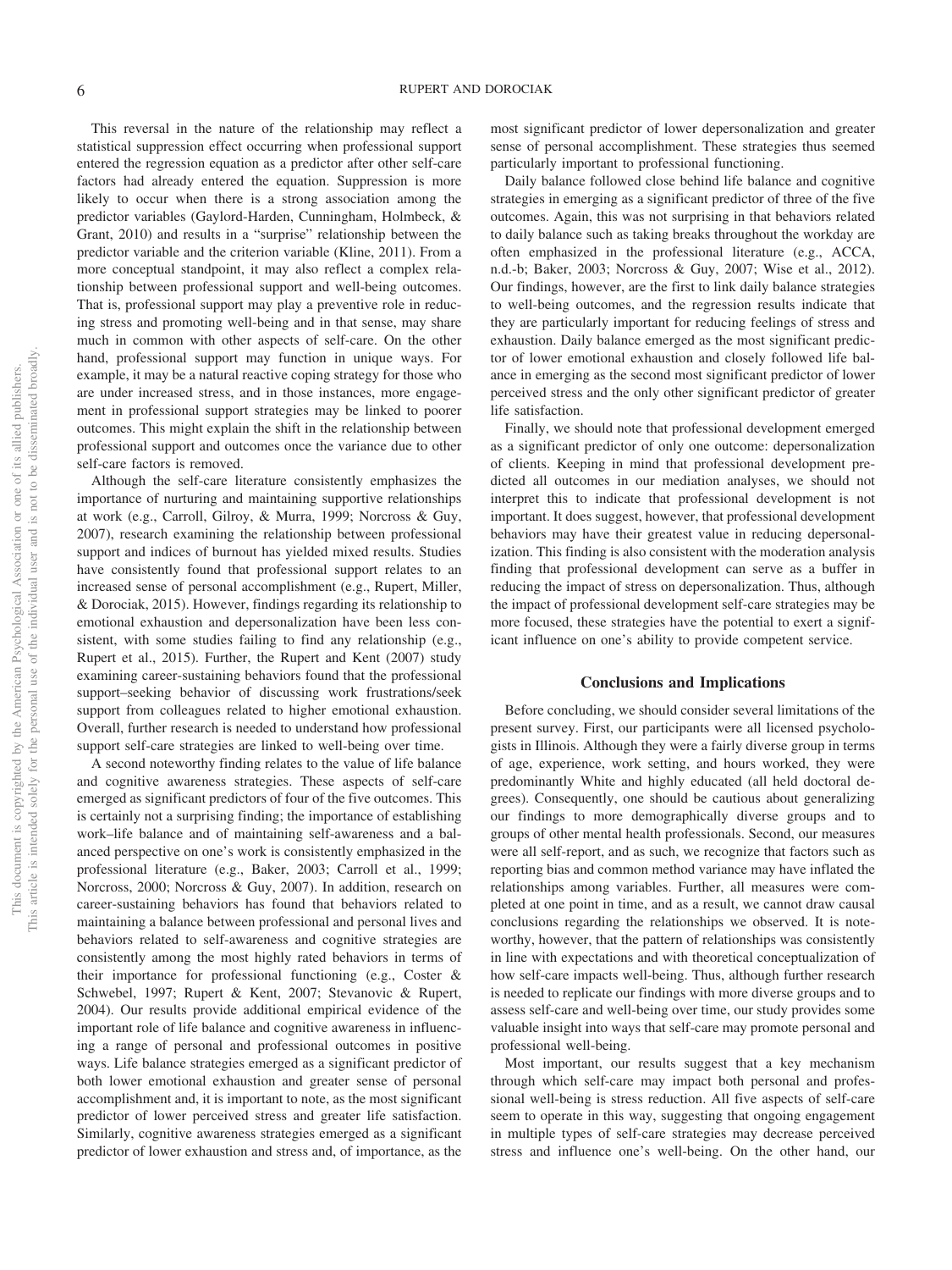results provide much weaker support for the role of self-care as a buffer between the experience of stress and negative outcomes. Considered in light of the stress– distress–impairment continuum described by the APA's ACCA (n.d.-a), these findings suggest that self-care is most effective when practiced on an ongoing basis with the goal of reducing stress and thereby avoiding the progression to negative outcomes. As stress builds toward distress, self-care needs become more pressing but paradoxically, self-care and the ultimate prevention of negative outcomes may become more difficult. Certainly, more research is needed to understand how selfcare may buffer the impact of stress. Our findings provide encouraging evidence, however, that by engaging in ongoing self-care, one may reduce feelings of stress and that this has the potential to prevent negative outcomes as well as enhance positive outcomes. They are thus consistent with the increased emphasis on the prevention and enhancement roles of self-care (e.g., Wise & Barnett, 2016; Wise et al., 2012).

Our results also underscore the multifaceted nature of self-care and indicate that many different types of self-care may have positive impacts on our well-being. In this regard, it is noteworthy that all five types of self-care measured by the SCAP were significant predictors of lower perceived stress and better outcomes in both the professional life domain (all three components of burnout) and personal life domain (life satisfaction). Although supporting the value of all types of self-care, our results also provide information about the relative importance of specific types of self-care in terms of their potential to influence personal and professional outcomes. Consistent with the emphasis on awareness and balance in the self-care literature (e.g., Baker, 2003; Norcross, 2000; Norcross & Guy, 2007), life balance and cognitive awareness strategies seem particularly important. They both emerged as significant predictors of lower perceived stress and multiple other positive outcomes. In this regard, we would emphasize that life balance strategies demonstrated the potential to positively influence not only components of professional burnout but also the personal outcome of life satisfaction. This was also the case for daily balance strategies, further highlighting the valuable role of balance in self-care (ACCA, n.d.-b).

In sum, this study represents an important step in advancing the understanding of the value of self-care, particularly of the five types of self-care measured by the SCAP: professional support, professional development, life balance, cognitive awareness, and daily balance. Although more research is needed, our findings provide evidence linking all five types of self-care to lower perceived stress and better professional and personal outcomes. In that regard, our research provides insight into important aspects of professional self-care and offers empirical support for the growing emphasis on the value of engaging in ongoing, proactive self-care.

#### **References**

- Advisory Committee on Colleague Assistance (ACCA). (n.d.-a). *The stress-distress-impairment continuum for psychologists*. Retrieved from <http://www.apapracticecentral.org/ce/self-care/colleague-assist.aspx>
- Advisory Committee on Colleague Assistance (ACCA). (n.d.-b). *Tips for self-care*. Retrieved from [http://www.apapracticecentral.org/ce/self-care/](http://www.apapracticecentral.org/ce/self-care/acca-promoting.aspx) [acca-promoting.aspx](http://www.apapracticecentral.org/ce/self-care/acca-promoting.aspx)
- Baker, E. K. (2003). *Caring for ourselves: The therapist's guide to personal and professional well-being*.<http://dx.doi.org/10.1037/10482-000>
- Barnett, J. E., Baker, E. K., Elman, N. S., & Schoener, G. R. (2007). In pursuit of wellness: The self-care imperative. *Professional Psychology: Research and Practice, 38,* 603– 612. [http://dx.doi.org/10.1037/0735-](http://dx.doi.org/10.1037/0735-7028.38.6.603) [7028.38.6.603](http://dx.doi.org/10.1037/0735-7028.38.6.603)
- Baron, R. M., & Kenny, D. A. (1986). The moderator-mediator variable distinction in social psychological research: Conceptual, strategic, and statistical considerations. *Journal of Personality and Social Psychology, 51,* 1173–1182.<http://dx.doi.org/10.1037/0022-3514.51.6.1173>
- Carroll, L., Gilroy, P. J., & Murra, J. (1999). The moral imperative: Self-care for women psychotherapists. *Women & Therapy, 22,* 133–143. [http://dx.doi.org/10.1300/J015v22n02\\_10](http://dx.doi.org/10.1300/J015v22n02_10)
- Carter, L. A., & Barnett, J. E. (2014). *Self-care for clinicians in training: A guide to psychological wellness for graduate students in psychology*. New York, NY: Oxford Press.
- Cohen, S., & Janicki-Deverts, D. (2012). Who's stressed? Distributions of psychological stress in the United States in probability samples from 1983, 2006, and 2009. *Journal of Applied Social Psychology, 42,* 1320 – 1334.<http://dx.doi.org/10.1111/j.1559-1816.2012.00900.x>
- <span id="page-7-0"></span>Cohen, S., Kamarck, T., & Mermelstein, R. (1983). A global measure of perceived stress. *Journal of Health and Social Behavior, 24,* 385–396. <http://dx.doi.org/10.2307/2136404>
- Cohen, S., & Williamson, G. M. (1987). Perceived stress in a probability sample of the United States. In S. Spacapan & S. Oskamp (Eds.), *Psychology and Health* (pp. 31–67). Newbury Park, CA: Sage.
- Coster, J. S., & Schwebel, M. (1997). Well-functioning in professional psychologists. *Professional Psychology: Research and Practice, 28,* 5–13.<http://dx.doi.org/10.1037/0735-7028.28.1.5>
- Diener, E., Emmons, R. A., Larsen, R. J., & Griffin, S. (1985). The Satisfaction With Life Scale. *Journal of Personality Assessment, 49,* 71–75. [http://dx.doi.org/10.1207/s15327752jpa4901\\_13](http://dx.doi.org/10.1207/s15327752jpa4901_13)
- Dorociak, K. E., Rupert, P. A., Bryant, F. B., & Zahniser, E. (2017). Development of a self-care assessment for psychologists. *Journal of Counseling Psychology, 64,* 325–334. [http://dx.doi.org/10.1037/](http://dx.doi.org/10.1037/cou0000206) [cou0000206](http://dx.doi.org/10.1037/cou0000206)
- Gaylord-Harden, N. K., Cunningham, J. A., Holmbeck, G. N., & Grant, K. E. (2010). Suppressor effects in coping research with African American adolescents from low-income communities. *Journal of Consulting and Clinical Psychology, 78,* 843– 855. [http://dx.doi.org/10.1037/](http://dx.doi.org/10.1037/a0020063) [a0020063](http://dx.doi.org/10.1037/a0020063)
- Holmbeck, G. N. (1997). Toward terminological, conceptual, and statistical clarity in the study of mediators and moderators: Examples from the child-clinical and pediatric psychology literatures. *Journal of Consulting and Clinical Psychology, 65,* 599 – 610. [http://dx.doi.org/10.1037/0022-](http://dx.doi.org/10.1037/0022-006X.65.4.599) [006X.65.4.599](http://dx.doi.org/10.1037/0022-006X.65.4.599)
- Holmbeck, G. N. (2002). Post-hoc probing of significant moderational and mediational effects in studies of pediatric populations. *Journal of Pediatric Psychology, 27,* 87–96.<http://dx.doi.org/10.1093/jpepsy/27.1.87>
- Kline, R. B. (2011). *Principles and practice of structural equation modeling* (3rd ed.). New York, NY: Guilford Press.
- Kramen-Kahn, B., & Hansen, N. D. (1998). Rafting the rapids: Occupational hazards, rewards, and coping strategies of psychotherapists. *Professional Psychology: Research and Practice, 29,* 130 –134. [http://dx.doi](http://dx.doi.org/10.1037/0735-7028.29.2.130) [.org/10.1037/0735-7028.29.2.130](http://dx.doi.org/10.1037/0735-7028.29.2.130)
- Maslach, C., & Jackson, S. E. (1996). Maslach Burnout Inventory— Human Services Survey (MBI–HSS). In C. Maslach, S. E. Jackson, & M. P. Leiter (Eds.), *MBI manual* (3rd ed., pp. 3–17). Mountain View, CA: CCP.
- Norcross, J. C. (2000). Psychotherapist self-care: Practitioner-tested, research-informed strategies. *Professional Psychology: Research and Practice, 31,* 710 –713.<http://dx.doi.org/10.1037/0735-7028.31.6.710>
- Norcross, J. C., & Guy, J. D. (2007). *Leaving it at the office: A guide to psychotherapist self-care*. New York, NY: Guilford Press.